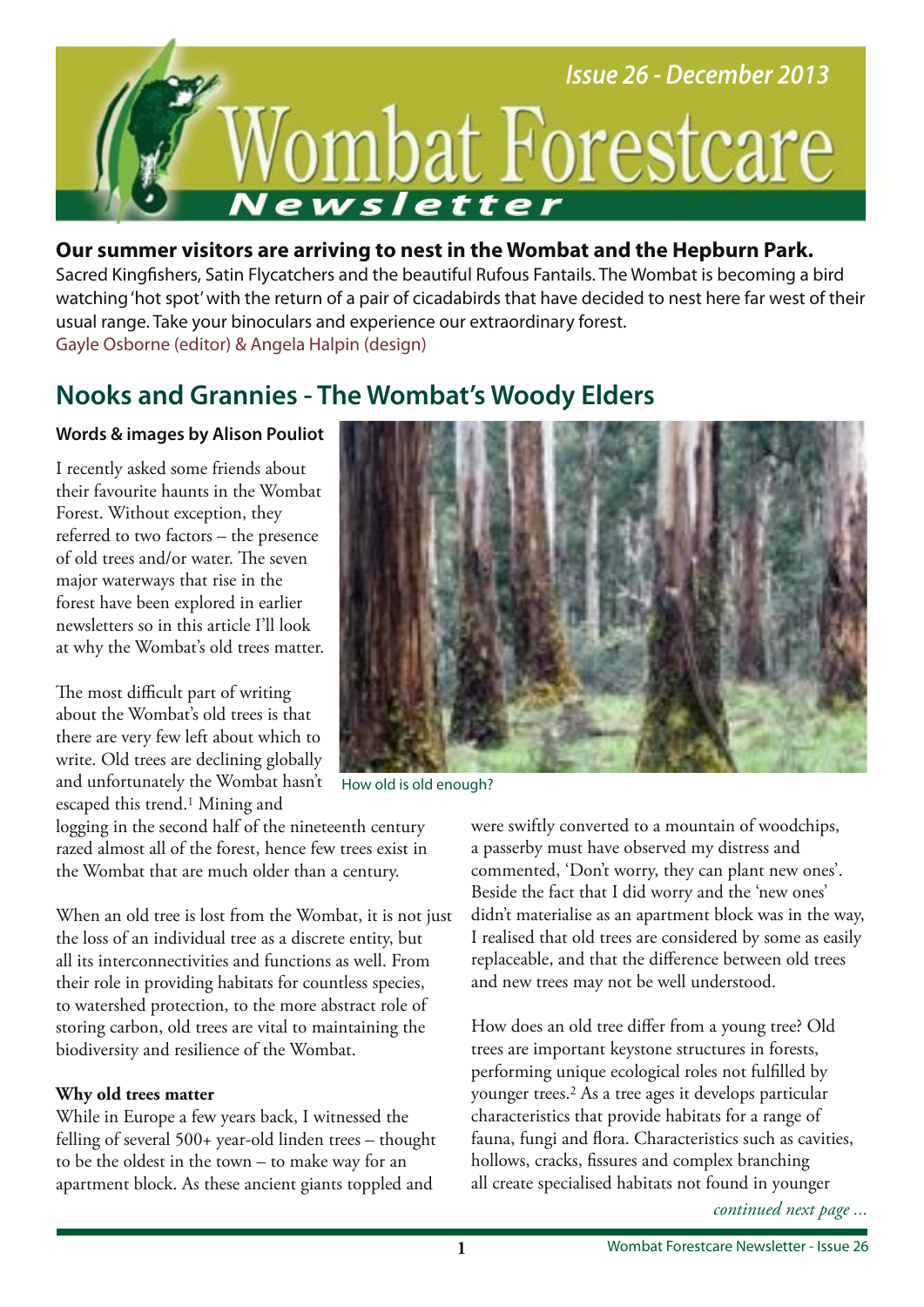trees. Decaying and hollowing roots at tree bases also provides access to underground cavities and other specialist habitats. As a tree ages, it typically become more heterogeneous in structure and form as well as providing greater overall habitat area.

Old trees provide very specifc niches that are inhabited, for example, by saproxylic  $3$  invertebrates such as beetles, fies, millipedes and snails, as well as bryophytes and fungi. There are likely to be several thousand invertebrate species in the Wombat that are dependent on dead and decaying wood, each with particular habitat requirements. Numerous species of saprobic (decomposing) fungi break down complex compounds such as lignin and cellulose and hence play an active role in the formation of microhabitats for further species. Many of these specialist organisms are likely to be rare and may become rarer if more old trees are lost. As an example of the high demand for the specialist habitats provided by old trees, ecologist David Lindenmayer and colleagues reported that more than forty species of cavity-using vertebrates utilise old trees for nesting and shelter sites in mountain ash *(Eucalyptus regnans*) forests.<sup>4</sup> Vertebrate species that utilise hollows and cavities in the Wombat's old trees include birds such as crimson rosellas, gang gangs and cockatoos, owls such as boobooks, owlet-nightjars and powerful owls, along with various others including treecreepers, kookaburras and sacred kingfshers.5 Hollows are also vital to mammals including various gliders, possums,

bats and phascogales.<sup>6</sup> Moreover, once an old tree's life ends and it becomes a log on the forest foor, a whole other range of habitats for further groups of organisms becomes available. One only has to peer closely under a log to see the scurrying of a great suite of invertebrates and the tunnels and chambers, nooks and crannies they occupy.

#### The trials of the elderly

Some groups of organisms are at greater risk of extinction than others and long-lived species are especially prone.<sup>7</sup> There are essentially two types of older trees in the Wombat and both are at risk. There are those that form hollows (generally gums and peppermints) that are easily lost in fuel reduction burns but are not targeted for logging. Old hollow-bearing trees are also especially prone to bulldozing on the boundaries of fuel-reduction burns.<sup>8</sup> Then there are the 80 – 100 year old messmates, which have yet to develop hollows and are sought for logging.9 All are also are prone to the combined impacts of climate change, drought, fre and habitat fragmentation.

Most trees in the Wombat never reach an age necessary for the hollow formation process to begin. In addition to reducing biodiversity, the loss of old trees and the resultant imbalanced forest age structure also afects natural fre regimes. Consequently, fres are likely to increase in frequency and severity and hence destructiveness.<sup>10</sup>



Few of the Wombat's trees reach an age where hollow formation occurs.



Even tiny cracks and crevices provide vital habitats for numerous organisms.

I recently had the great pleasure of trawling the archives of the Kew Fungarium (just like a herbarium but for fungi). The deeper I delved, the greater my appreciation of this collection of organisms and the future signifcance of their DNA. A tree is also a repository for DNA and other forms of memory, recorded in ways we may not know how to decode, now or in the future. Sometimes there is great creative potential in other ways of 'knowing', in pondering

*continued next page ...*